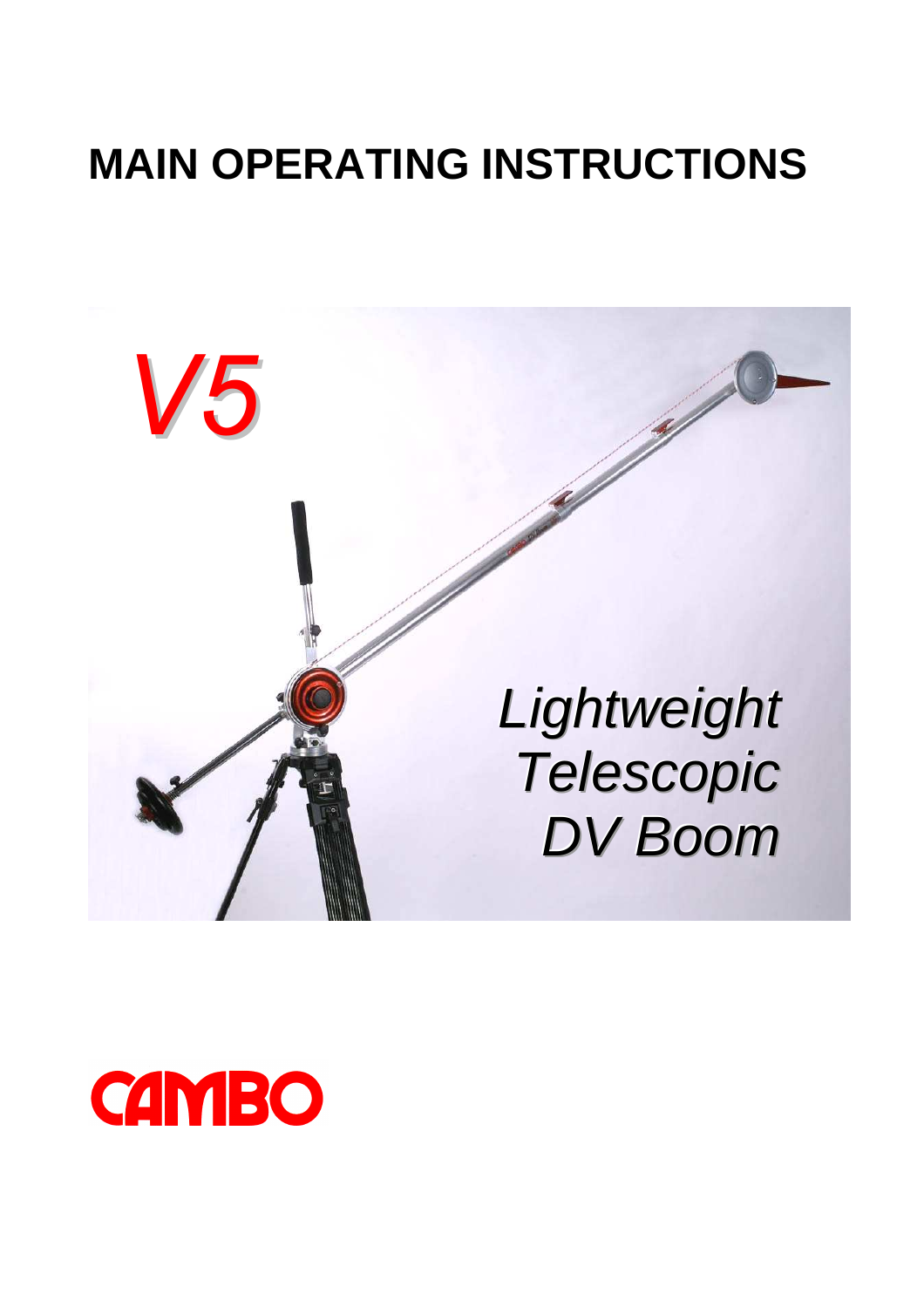#### **1. INTRODUCTION**

You have bought the new V5 Lightweight Telescopic DV Boom out of the wide range of Cambo Video products. We expect that you will achieve very good results and performance using this equipment. These instructions give short information about the main functions of the V5 DV Boom. The flexible system of the telescopic V5 Videoboom adds new dimensions to your camera performance. The V5 is very quickly set up and fits into a compact soft case that will be available from your Cambo dealer.

#### **2. LIST OF FUNCTIONS AND PARTS**

- 1. Camera Platform
- 2. Cable Disc Front
- 3. Clamp Handle
- 4. Steering Cable
- 5. Main Tube
- 6. Foam Grip
- 7. Steering Handle
- 8. Handle Attachment Knob
- 9. Cable Pulley 10. Tail Locking Knob
- 11. Tail
- 12. Weight System Knob
- 13. Weight System Shaft
- 14. Weight Locking Nuts
- 15. Weight Safety Spring



- 16. Weights
- 17. Cable Disc Central
- 18. First Extension Tube
- 19. Second Extension Tube
- 20. Safety Catch
- 21. Clamp Screw
- 22. Locking Nut
- 23. 1/4" and 3/8" studs
- 24. Central Boom Lock
- 25. Tilt Lock
- 26. Boom Rotation Lock
- 27. Stud Adapter Lock
- 28. Stud Adapter Block
- 29. Cable Lock
- 30. Handle Adapter
- 31. Fastening Knob DV Boom
- 32. Fastening Thread
- 33. End Stop Boom Rotation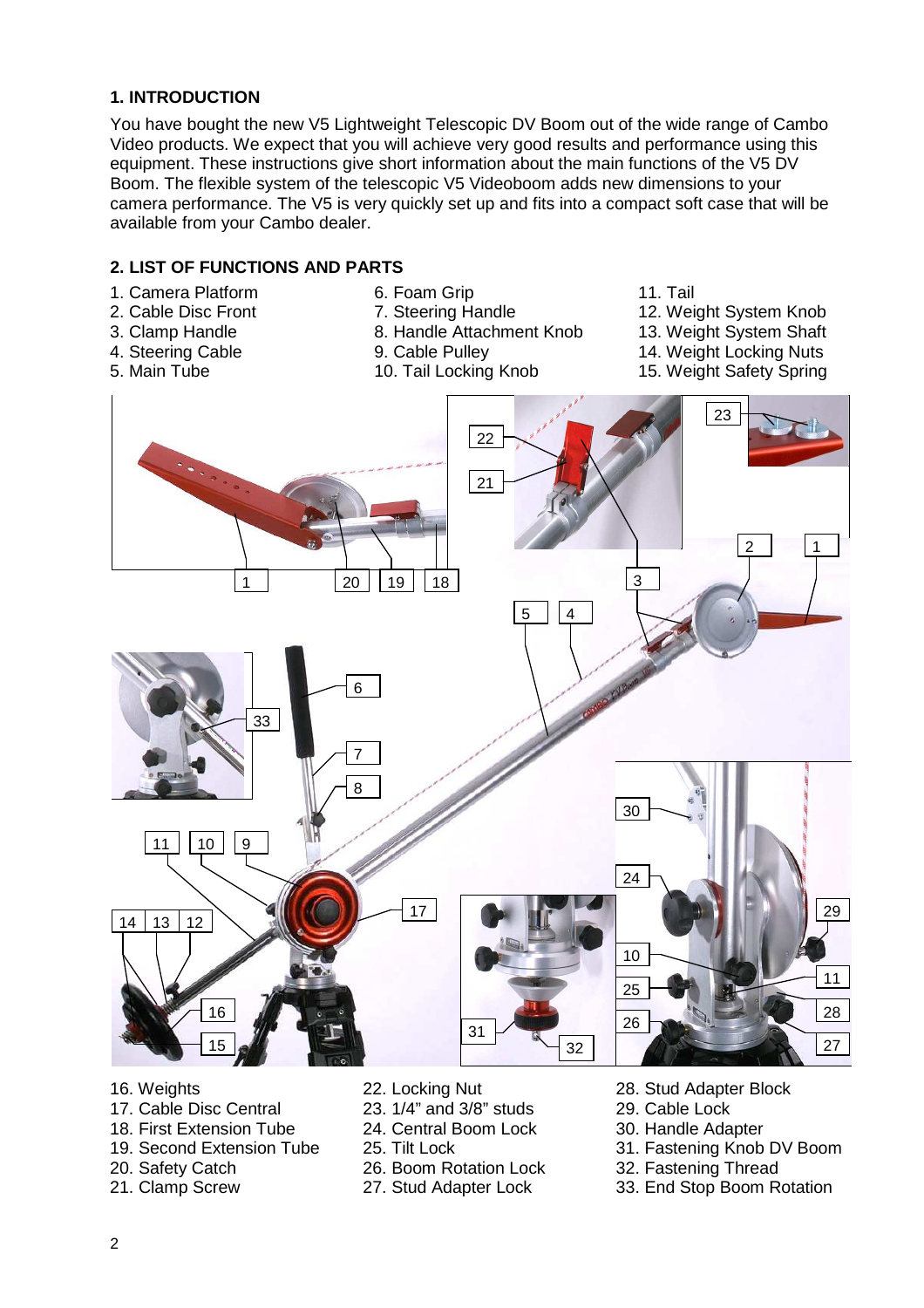#### **INSTRUCTIONS ASSEMBLY & SETTING UP**

The V5 Videoboom is pre assembled and supplied in a box. The boom should be mounted on a standard video tripod with a 75 or 100mm bowl size. Set up your tripod according to the appropriate instructions. The tripod should support your V5 (5,5kg), your camera weight and your necessary counterweights, depending on camera weight and use of reach of the V5 Videoboom. Normally a tripod with a specified load capacity up to 20 kg will be sufficient and there are situations that make the use of an even lighter video tripod possible. Mount the weight system shaft (13) to the backside of the tail (11) and lock it with the locking knob (12).

Remove the Fastening Knob (31) from the mounting thread (32) of the video boom and be sure that locking knobs 10, 24, 25 and 26 are tight. Place the central unit of the video boom on top of the tripod with the thread (32) going through the bowl cup. The edge underneath the rotating platform positions the boom on the 75 or 100-mm bowl cup. Take the fastening knob (31) and put it back on the mounting thread. Make sure that the rotation platform is positioned correctly and lock the knob by hand. Level the Boom / Tripod using the spirit level in the rotation platform. See to it that the cable is going the right way going over the cable discs (2, 17, see also pictures above). Unroll the cable releasing the Cable Lock (29, several turns counter-clockwise) and pulling the cable. Then use the Clamp Handles (3) to give the boom your optimum length. If you do not use full extension length divide the boom extension approximately over the two extension sections to get the most stable set-up. The camera platform (1) should be approximately horizontal when the Steering Handle (7) is vertical up. This gives most freedom of movement but there could be a certain situation that requires a different set up.

The camera platform angle is adjusted releasing the Cable lock (29) again while holding and adjusting the Cable Pulley (9) by hand. Keep the Steering Handle (7) and Cable Disc (17) locked by the Tilt Lock (25).

#### **MOUNTING THE DV CAMERA**

Your camera including accessories should not be heavier than 3kg totally. Be sure that locking knobs 10, 24, 25 and 26 are tight. When using a quick lock plate, mount the bottom part on the camera platform (1) using the 1/4" and / or 3/8" studs (23). Mount the other quick lock plate to the camera. Place the camera on the platform using this quick lock system. The camera can also be mounted directly to the camera platform (1) using the 1/4" and / or 3/8" studs (23).

#### **COUNTER BALANCING**

The boom is used with standard 'fitness' weights that are available in sport shops. After first setup on the tripod place, If possible, your camera platform with camera on a table or chair and slide the Tail (locking knob 10) to approximately 70% of its reach keeping the boom more or less horizontal. Remove the safety Spring (15) and the first Weight Locking Nut (14) from the weight shaft (13). Position the second locking Nut far enough on the weight shaft. Take your counterweight(s) and slide them on the weight shaft. Lock them using the first locking Nut and check the balancing unlocking the Central Boom Lock (24). Unlock the tail (10) and adjust the weight system position. If the reach of the tail is not large enough you need to use more or less counterweights and adjust the weight system position again.

If the weight system is far away from the end-position of the tail, it is recommended to use less weight and a new weight system position. This reduces the total carrying weight. When balancing is done replace the safety Spring (15).

Counter balancing in non-vertical use of the V5 is always necessary but if the set up is always approximately the same you normally use the same pre assembled weight system. Then the weight system including weights is mounted and removed from the tail using the weight system knob (12) and only the tail extension (10) has to be adjusted.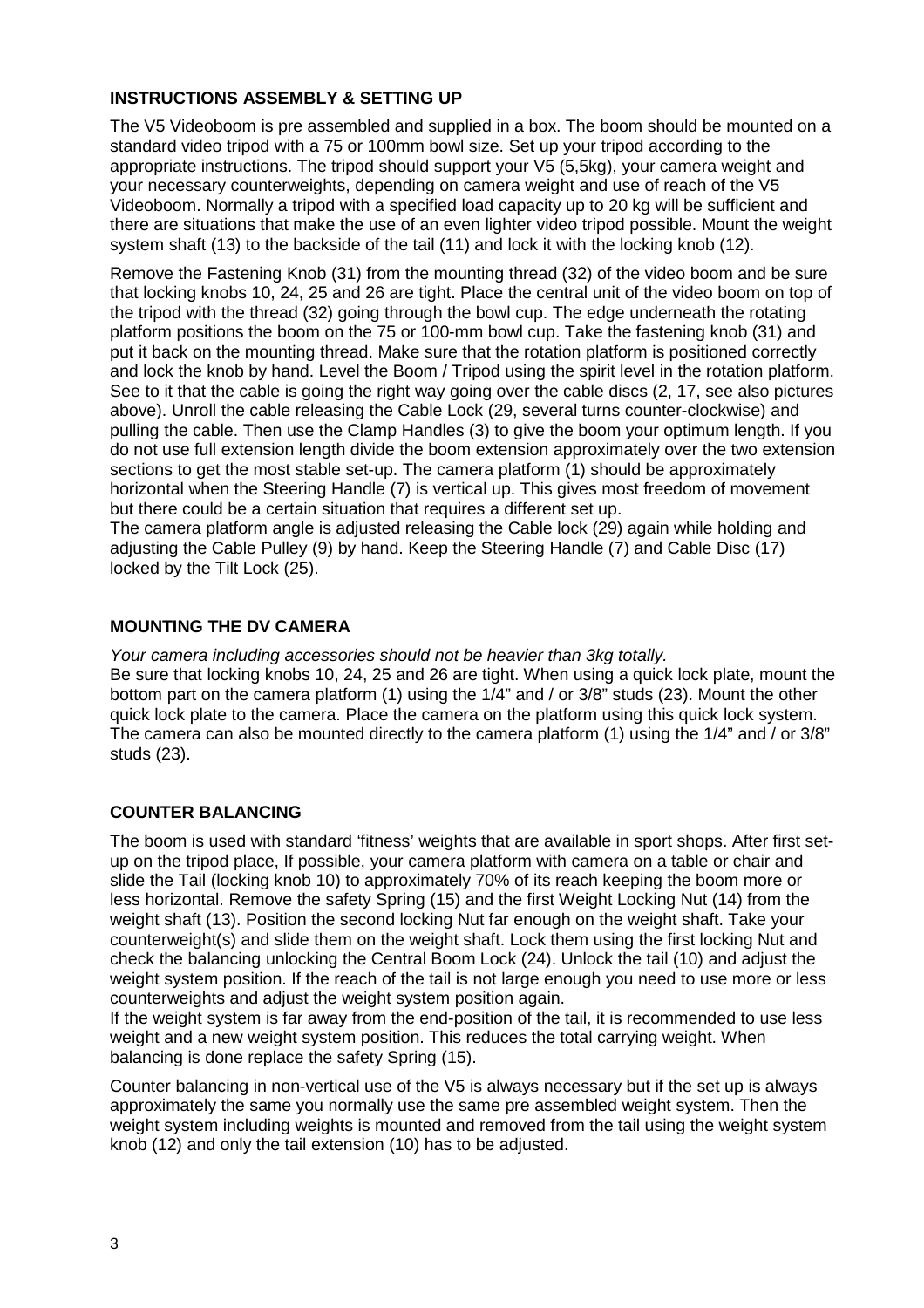#### **FURTHER SET UP**

The **Steering Handle** (7) is adjusted in angle to personalise the boom set-up. By changing the cable length the Steering handle position is adjusted compared to the camera platform. Be sure that the camera is mounted correctly and place the camera with platform on the ground. When the Tilt Lock (25) and the Cable lock (29) are loose you can adjust the steering handle compared to the camera pointing direction holding the camera platform on the ground. Use the grip in the cable pulley (9) if the cable tension is too high. The handle is also adjustable at the Handle adapter position using the Handle attachment knob (8). Then the Cable Disc (17) position is not modified but the steering handle angle is adjusted +45° or –45°.

The **Safety Catch** (20) prevents the camera from falling too far backward when you apply too much tilt upwards. It catches the Front Cable disc at a position that is depending on the boom angle. There is no catch for the tilt going downward because this is a movement that can be controlled by the cable steering handle.

The **Tilt Movement** features a fluid friction method at the Central Cable disc (17). If necessary this friction can be adjusted, removing the black cap from the Cable Pulley (9) and adjusting the Pressure Nut that becomes visible. It is recommended to do none or very small changes to this friction system because it is optimised for the use of DV camera's.

The **Signal and Power cables** have to be attached to the video boom using the straps that are supplied with the system. Be sure that the cables have enough play for all boom- and tilt movements to prevent cables and camera from damaging.

#### **ADJUSTING EXTENSION CLAMPS**

The boom extensions (18,19) have two clamp handles (3) that have an adjustable clamp force. Changing this clamp force is for both clamp handles the same.

Small adjustments can be applied to one clamp screw (21) at one side of the handle. More adjustment should be applied on both of the screws.

- **A.** Place the boom horizontally
- **B.** Slide in the extensions to decrease the cable tension by using the extension clamps (3)
- **C.** Place the camera platform on a chair or table if possible.
- **D.** Unlock the extension clamp you want to adjust.
- **E.** Unlock the Locking Nut (22) of the clamp screw that is going to be adjusted (use the supplied tools).
- **F.** Adjust the Clamp screw (21) with approximately half a turn counter-clockwise to increase Clamping Force and lock with the Nut (22) again.
- **G.** Check the Clamping Force and repeat from D. if necessary to do a second adjustment.

#### **VERTICAL SET-UP OF THE V5 VIDEO BOOM**

In order to get a very compact set-up in for example a corner of a room or hall the vertical set-up could be the best way to use the V5.

**A.** The way to set up the boom is the same as the horizontal set-up until the camera has been placed on the platform. Be sure that the altitude of the room you are in is high enough for the extension you have set on the V5. Counter balancing is not needed but the signal and power cables should now be connected and fixed to the boom with the cable straps.

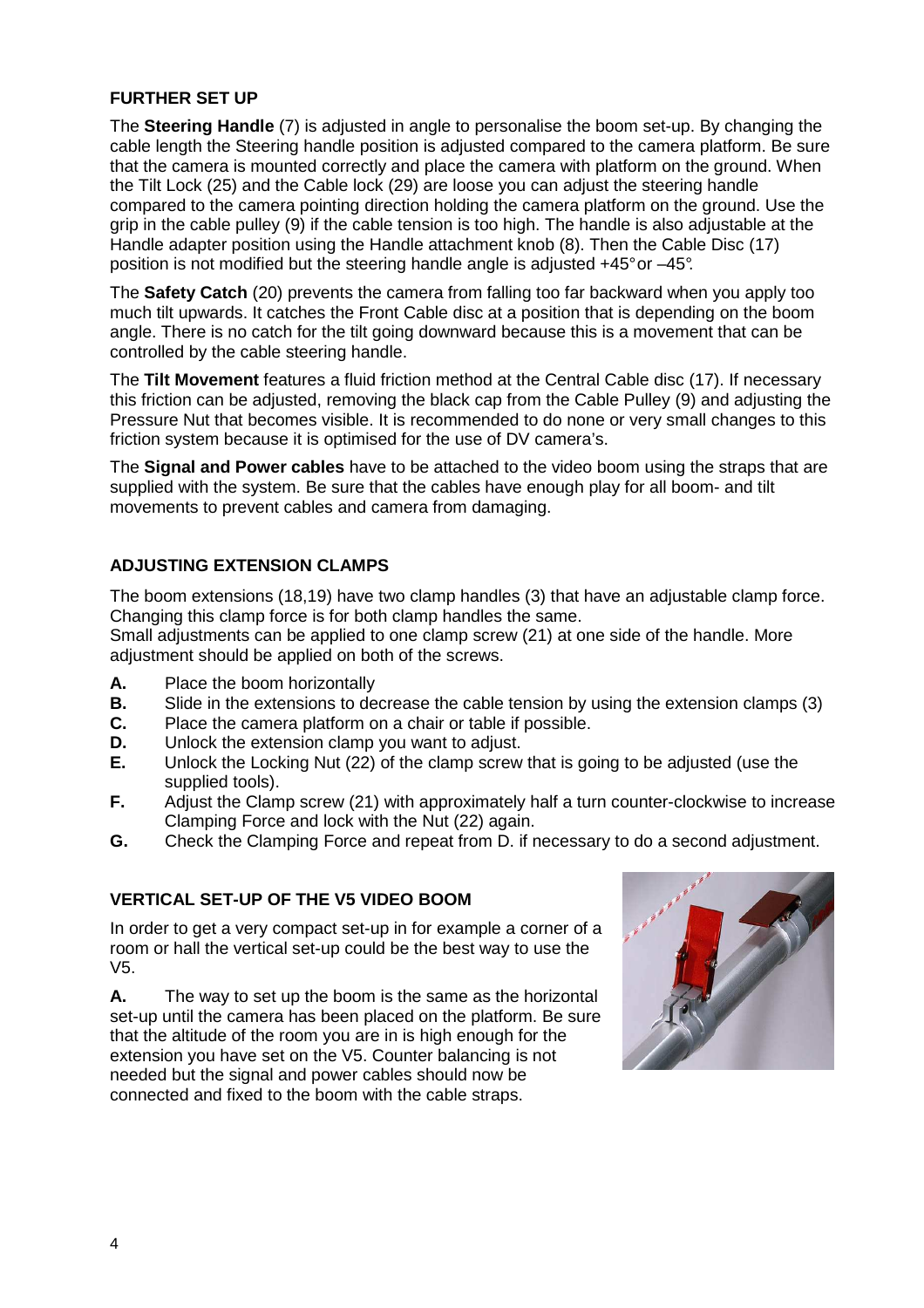**B.** The Steering handle can be set as shown in the picture. It can also be set the opposite

way if the person who applies the pan and tilt movements is standing or sitting behind the boom and tripod. In order to get the situation that is shown on the picture the handle has to be set pointing the same direction as the camera platform when the boom is still horizontal. In the situation of steering from behind the handle has to point the opposite way.

**C.** Remove the End Stop of the boom rotation (33) turning this knob counter-clockwise. To prevent from loosing this part it can be screwed into the Handle Adapter (30).

**D.** Remove the Weight system from the tail (12).

**E.** Slide the tail in the boom and lock it (10).

**F.** Unlock the Central Boom Lock (24) and take the boom and camera platform, rising it up until the vertical position has been reached.

**G.** Unlock the tail (10) while holding it and place it over the stud on the rotation platform. This holds the boom vertically. Lock the tail again (10).

**H.** If necessary adjust the camera angle compared to the steering handle. Lock the handle (25) and unlock the Cable (29) while holding the cable pulley (9, camera is pulling the cable). Adjust the angle of the camera platform and lock the cable again (29).

The vertical set-up is now completed. The tilt movement functions exactly the same as during the horizontal set-up. The pan movement now is more direct for the weight of the boom and camera is very close to the rotation axis.

**NOTE:** DO NOT USE THE CLAMP HANDLES DURING VERTICAL SET-UP.

In order to change the altitude of the camera platform the boom should be placed horizontally again.

Taking the vertical boom down should be done with care, locking the central boom lock (24), unlocking the tail (10),

pushing up the ring at the end of the tail while holding the vertical boom to prevent it from falling. Fasten the tail (10), unlock the boom (24) and gently bring the boom to a horizontal position. Now the V5 can be adjusted in length or packed up for transport.

### **USING THE VIDEO BOOM V15**

The boom has a low friction rotation platform, which enables you to make very fluid pan movements. The closer to the tripod you hold the boom, the smoother are the movements. The further away from the tripod you hold the boom, the better you control speed and position. So depending on what you are shooting the boom is controllable in more than one way. The vertical boom movement works the same apart from the end stops. Movements can start from an end stop but using it as a movement stop is not recommended. The central locking knob (24) is not a friction control but for certain purposes it is usable as one.

Combined pan and vertical movements are easy to do because they do not affect each other. When only vertical or pan movement is required, use the locking knob 24 or 26 to eliminate the other movement.

Boom and Tilt movements can be applied simultaneously using one hand for the boom and one for the Steering handle. When no tilt is applied and the steering handle is locked (25), the camera platform keeps the same angle with the horizon throughout the vertical boom movement.